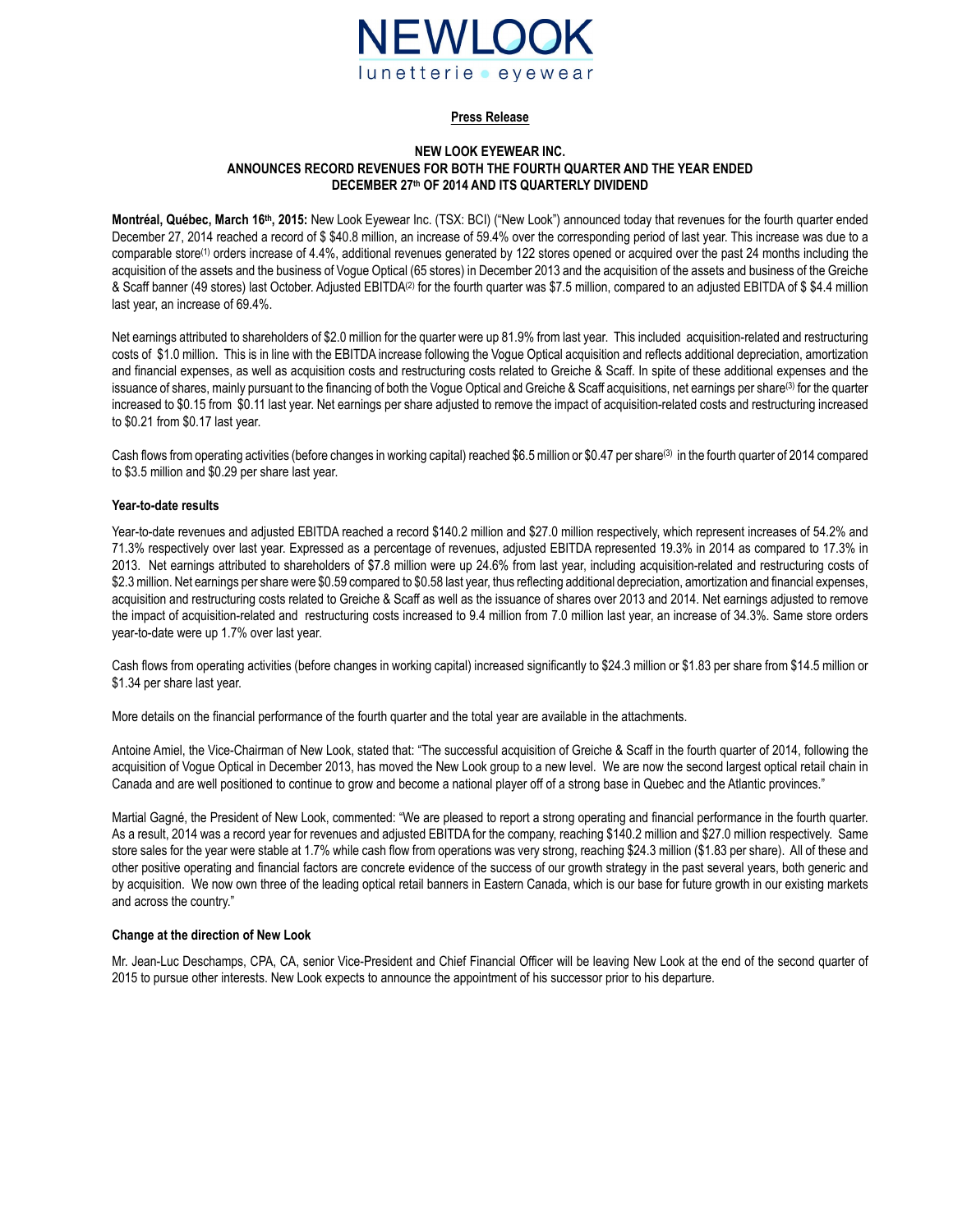

### **Dividend approval**

Following the approval of the results of the fourth quarter of 2014 and taking into account the solid cash inflows from operations in the quarter, the Board of Directors of New Look approved the payment of dividends totalling \$0.15 per Class Acommon shares payable on March 31st , 2015 to the shareholders of record as of March 25<sup>th</sup>, 2015. One dividend, in the amount of \$0.139 per share, has been designated as "eligible dividend", that is a dividend entitling shareholders who are Canadian resident individuals to a higher dividend tax credit.

Shareholders residing in Canada are allowed to elect to re-invest their cash dividends into New Look shares, without any brokerage commissions, fees and transaction costs through the dividend reinvestment plan implemented in 2014. Until any further announcement, shares will be issued from treasury at 95% of the weighted average trading price for the five days preceding the dividend payment date. Any shareholder wishing to benefit from this opportunity only has to make the election through his or her broker.

#### **Attachments**

- Table A Highlights
- Table B Consolidated statement of earnings
- Table C Reconciliation of net earnings to adjusted EBITDA
- Table D Reconciliation of net earnings to adjusted net earnings
- 1) Comparable stores are those opened before 2013 by New Look, Vogue Optical and Greiche & Scaff. Revenues are recognized at time of delivery of goods to customers, but management measures the comparable store performance on the basis of sales orders, whether delivered or not.
- 2) EBITDA, adjusted EBITDA and adjusted net earnings are not recognized measures under IFRS and may not be comparable to similar measures used by other entities. See Table C and Table D attached for a reconciliation of net earnings to these measures.
- 3) Per share amounts are expressed on a diluted basis.

As of February 28, 2015, New Look had 13,312,684 Class A common shares issued and outstanding. New Look is a leader in the eye care industry in Eastern Canada having a network of 192 corporate stores mainly under the New Look, Vogue Optical and Greiche & Scaff banners and laboratory facilities using state-of-the-art technologies. Tax information regarding payments to shareholders is available at www.newlook.ca in the Investors section.

\_\_\_\_\_\_\_\_\_\_\_\_\_\_\_\_\_\_\_\_

All statements other than statements of historical fact contained in this press release are forward-looking statements, including, without limitation, statements regarding the future financial position, business strategy, projected costs and plans and objectives of, or involving New Look. Readers can identify many of these statements by looking for words such as "believe", "expects", "will", "intends", "projects", "anticipates", "estimates", "plans", "may", "would" or similar words or the negative thereof. There can be no assurance that the plans, intentions or expectations upon which these forward-looking statements are based will be achieved. Forward-looking statements are subject to risks, uncertainties and assumptions. Although management of New Look believes that the expectations represented in such forward-looking statements are reasonable, there can be no assurance that such expectations will prove to be correct. Some of the factors which could affect future results and could cause results to differ materially from those expressed in the forward-looking statements contained herein include: pending and proposed legislative or regulatory developments, competition from established competitors and new market entrants, technological change, interest rate fluctuations, general economic conditions, acceptance and demand for new products and services, and fluctuations in operating results, as well as other risks included in New Look's current Annual Information Form (AIF) which can be found at www.sedar.com. The forward-looking statements included in this press release are made as of the date hereof, and New Look undertakes no obligation to publicly update such forward-looking statements to reflect new information, subsequent events or otherwise, except as provided by law.

For additional information please see our Web site www.newlook.ca. For enquiries, please contact Lise Melanson (514) 877-4299, ext. 2234.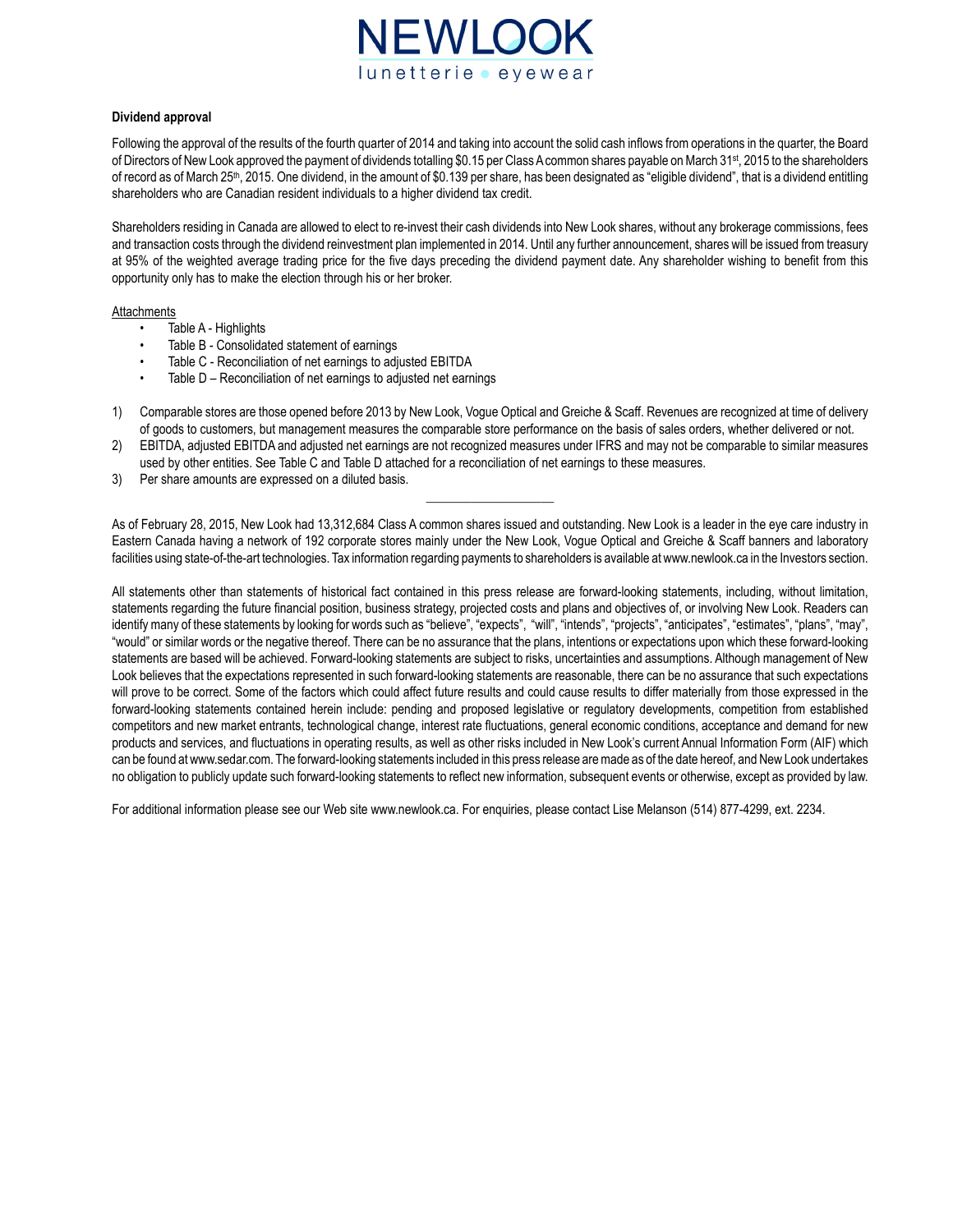

TABLE A

### **NEW LOOK EYEWEAR INC. Highlights for the fourth quarter and the year ended December 27, 2014 with comparative annual figures for 2013 and 2012**

|                                                                                     | Fourth Quarter |                        | Year      |                        |           |  |
|-------------------------------------------------------------------------------------|----------------|------------------------|-----------|------------------------|-----------|--|
|                                                                                     | 2014           | 2013 as<br>revised (a) | 2014      | 2013 as<br>revised (a) | 2012      |  |
| <b>Revenues</b>                                                                     | \$40,809       | \$25,596               | \$140,245 | \$90,971               | \$82,296  |  |
| Variance                                                                            | 59.4%          |                        | 54.2%     | 10.5%                  |           |  |
| Variance in comparable store sales orders                                           | 4.4%           | 4.0%                   | 1.7%      | 3.7%                   | $(1.3)\%$ |  |
| Adjusted EBITDA <sup>(a)</sup>                                                      | \$7,501        | \$4,428                | \$27,030  | \$15,780               | \$15,362  |  |
| Variance                                                                            | 69.4%          |                        | 71.3%     | 2.7%                   |           |  |
| % of revenues                                                                       | 18.4%          | 17.3%                  | 19.3%     | 17.3 %                 | 18.7%     |  |
| Per share (diluted)                                                                 | \$0.55         | \$0.39                 | \$2.05    | \$1.47                 | \$1.49    |  |
| Net earnings attributed to shareholders <sup>(b)</sup>                              | \$2,023        | \$1,112                | \$7,774   | \$6,240                | \$6,478   |  |
| Variance                                                                            | 81.9%          |                        | 24.6%     | $(0.4)\%$              |           |  |
| Net earnings per share                                                              |                |                        |           |                        |           |  |
| Basic                                                                               | \$0.16         | \$0.12                 | \$0.61    | \$0.59                 | \$0.64    |  |
| <b>Diluted</b>                                                                      | \$0.15         | \$0.11                 | \$0.59    | \$0.58                 | \$0.63    |  |
| Adjusted net earnings attributed to shareholders <sup>(a)</sup>                     | \$2,722        | \$1,778                | \$9,433   | \$7,022                | \$6,492   |  |
| Variance                                                                            | 53.1%          |                        | 34.3%     | 8.2%                   |           |  |
| Per share (diluted)                                                                 | \$0.21         | \$0.17                 | \$0.72    | \$0.67                 | \$0.63    |  |
| Cash flows from operating activities, before changes<br>in non-cash working capital | \$6,476        | \$3,506                | \$24,258  | \$14,518               | \$14,769  |  |
| Per share (diluted)                                                                 | \$0.47         | \$0.29                 | \$1.83    | \$1.34                 | \$1.43    |  |
| Capital expenditures                                                                | \$21,814       | \$77.682               | \$25,201  | \$89,352               | \$9,856   |  |
| Net debt increase (decrease) in the period                                          | \$10,693       | \$50,330               | \$2,920   | \$54,274               | \$1,797   |  |
| Cash dividend per share                                                             | \$0.15         | \$0.15                 | \$0.60    | \$0.60                 | \$0.60    |  |
| <b>Total dividends</b>                                                              | \$2,258        | \$1,896                | \$7,704   | \$6,586                | \$6,148   |  |
| At end of year                                                                      |                |                        |           |                        |           |  |
| <b>Total assets</b>                                                                 |                |                        | \$161,312 | \$134,581              | \$47,571  |  |
| Non-current liabilities                                                             |                |                        | \$68,624  | \$59,343               | \$11,503  |  |
| Net debt                                                                            |                |                        | \$65,543  | \$62,623               | \$8,282   |  |
| Number of stores                                                                    |                |                        | 192       | 140                    | 70        |  |

*In thousands of Canadian dollars, except per share amounts*

*a) Some figures for 2013 and 2012 were adjusted to correspond to the presentation adopted in 2014.* Also, some figures *were revised following the revised purchase price allocation of net assets of Vogue Optical Inc. acquired in 2013. Details are provided in Note 7.3 to the consolidated financial statements.*

*b) EBITDA, adjusted EBITDA and adjusted net earnings are not recognized measures under IFRS and may not be comparable to similar measures used by other entities. Refer to the sections Adjusted EBITDAand Net Earnings and Adjusted Net Earnings for the definitions and reconciliations to net earnings.*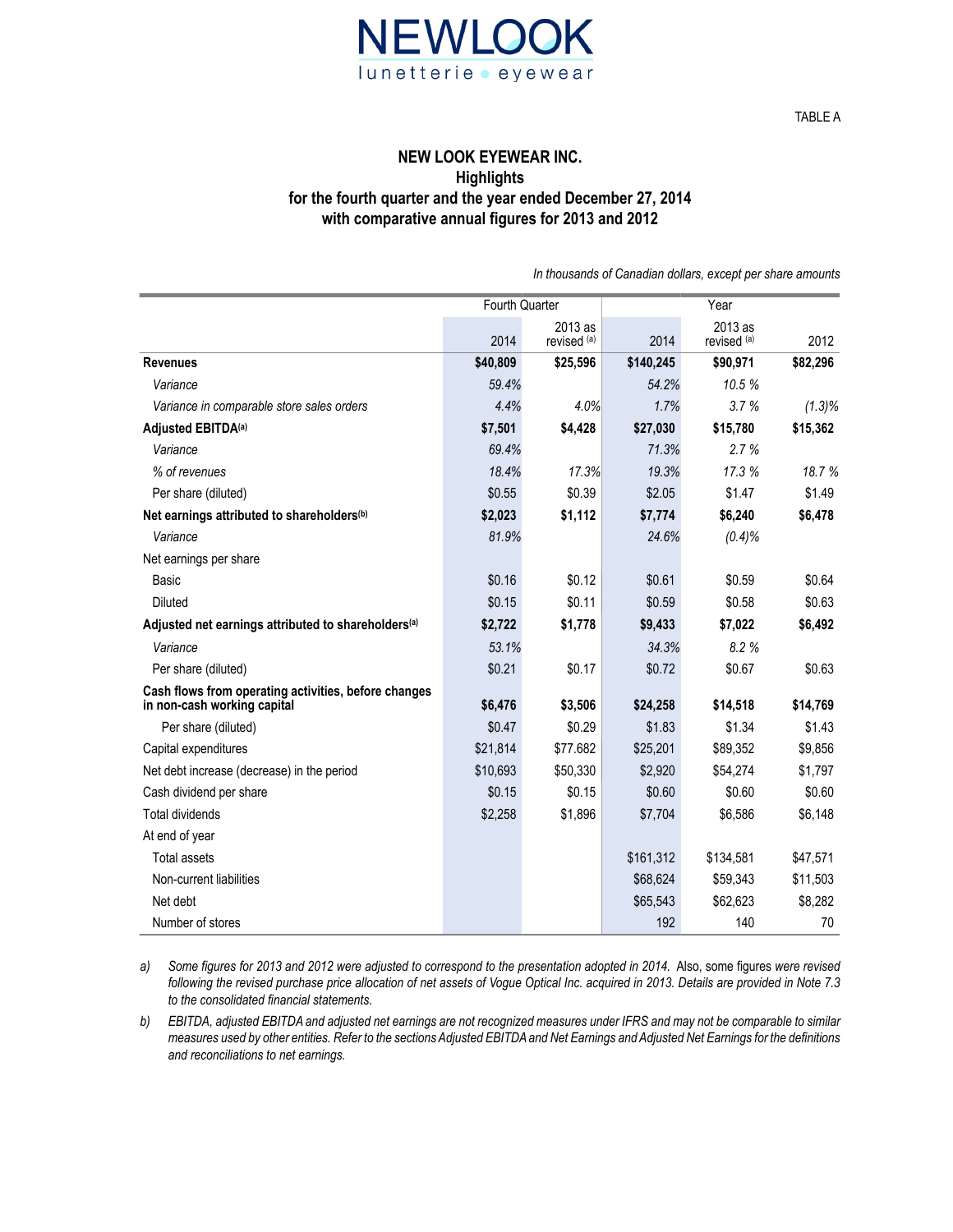

## **NEW LOOK EYEWEAR INC. Consolidated Statement of Earnings for the quarters and the years ended December 27, 2014 and December 28, 2013**

|                                                                                                           | Fourth Quarter |           | Year    |         |
|-----------------------------------------------------------------------------------------------------------|----------------|-----------|---------|---------|
|                                                                                                           |                | $2013$ as |         | 2013 as |
|                                                                                                           | 2014           | revised   | 2014    | revised |
|                                                                                                           |                |           | \$      | \$      |
| <b>Revenues</b>                                                                                           | 40,809         | 25,596    | 140,245 | 90,971  |
| Materials consumed, net of changes in inventory                                                           | 8,516          | 5,420     | 29,456  | 19,851  |
| <b>Employee remuneration expenses</b>                                                                     | 13,834         | 8,572     | 47,046  | 28,602  |
| Other operating expenses                                                                                  | 11,911         | 8,141     | 39,352  | 27,978  |
| Earnings before depreciation, amortization, impairment of non-<br>financial assets and financial expenses | 6,548          | 3,463     | 24,391  | 14,540  |
|                                                                                                           |                |           |         |         |
| Depreciation, amortization and impairment of non-financial assets                                         | 2,524          | 1,517     | 8,999   | 5,057   |
| Financial expenses, net of interest revenues                                                              | 1,136          | 399       | 4.209   | 703     |
| Earnings before income taxes                                                                              | 2,888          | 1,547     | 11,183  | 8,780   |
| Income taxes                                                                                              |                |           |         |         |
| Current                                                                                                   | 376            | (20)      | 867     | 9       |
| Deferred                                                                                                  | 493            | 470       | 2,491   | 2,511   |
| Total income taxes                                                                                        | 869            | 450       | 3,358   | 2,520   |
| Net earnings and comprehensive income                                                                     | 2,019          | 1,097     | 7,825   | 6,260   |
| Net earnings and comprehensive income attributed to:                                                      |                |           |         |         |
| Non-controlling interest                                                                                  | (4)            | (15)      | 51      | 20      |
| Shareholders of New Look                                                                                  | 2,023          | 1,112     | 7,774   | 6,240   |
|                                                                                                           | 2,019          | 1.097     | 7.825   | 6,260   |
|                                                                                                           |                |           |         |         |

Basic  $0.16$  0.12  $0.61$  0.61  $0.59$ Diluted 0.15 0.11 0.59 0.58

Net earnings per share

*In thousands of Canadian dollars, except per share amounts*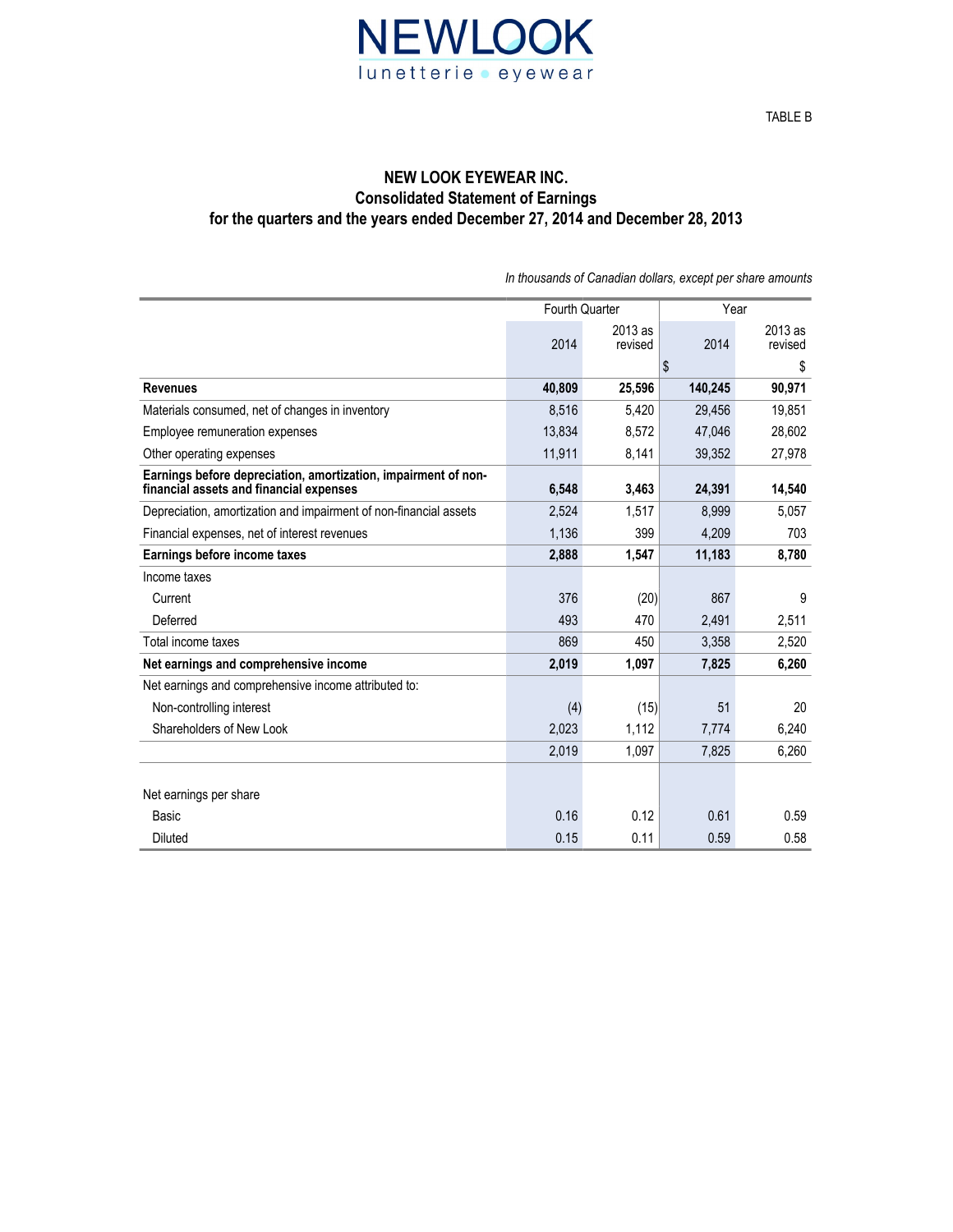

# **NEW LOOK EYEWEAR INC. Reconciliation of net earnings to adjusted EBITDA for the quarters and the years ended December 27, 2014 and December 28, 2013**

*In thousands of Canadian dollars*

|                                                                   | <b>Fourth Quarter</b> |                    | Year     |                    |
|-------------------------------------------------------------------|-----------------------|--------------------|----------|--------------------|
|                                                                   | 2014                  | 2013 as<br>revised | 2014     | 2013 as<br>revised |
|                                                                   | \$                    | \$                 | \$       | \$                 |
| Net earnings                                                      | 2,019                 | 1,097              | 7,825    | 6,260              |
| Depreciation and amortization                                     | 2,524                 | 1,517              | 8,999    | 5,057              |
| Financial expenses                                                | 1,136                 | 399                | 4,209    | 703                |
| Income taxes                                                      | 869                   | 450                | 3,358    | 2,520              |
| <b>EBITDA(a)</b>                                                  | 6,548                 | 3,463              | 24,391   | 14,540             |
| Equity-based compensation                                         | 65                    | 27                 | 422      | 167                |
| Net loss from changes in fair value of foreign exchange contracts | (68)                  | 27                 | (53)     | 3                  |
| Acquisition-related costs                                         | 249                   | 911                | 1,563    | 1,070              |
| Restructuring costs                                               | 707                   |                    | 707      |                    |
| Adjusted EBITDA (a)                                               | 7,501                 | 4,428              | 27,030   | 15,780             |
| Variance in \$                                                    | \$3,073               |                    | \$11,250 |                    |
| Variance in %                                                     | 69.4%                 |                    | 71.3%    |                    |
| % of revenues                                                     | 18.4%                 | 17.3%              | 19.3%    | 17.3%              |
| Per share (diluted)                                               | 0.55                  | 0.39               | 2.05     | 1.47               |

*a) EBITDA and adjusted EBITDA are not recognized measures under IFRS and may not be comparable to similar measures used by other entities. New Look believes that they are useful financial metrics as they assist in determining the ability to generate*  cash from operations. Investors should be cautioned that EBITDA and Adjusted EBITDA should not be construed as an alternative *to net earnings or cash flows as determined under IFRS.*